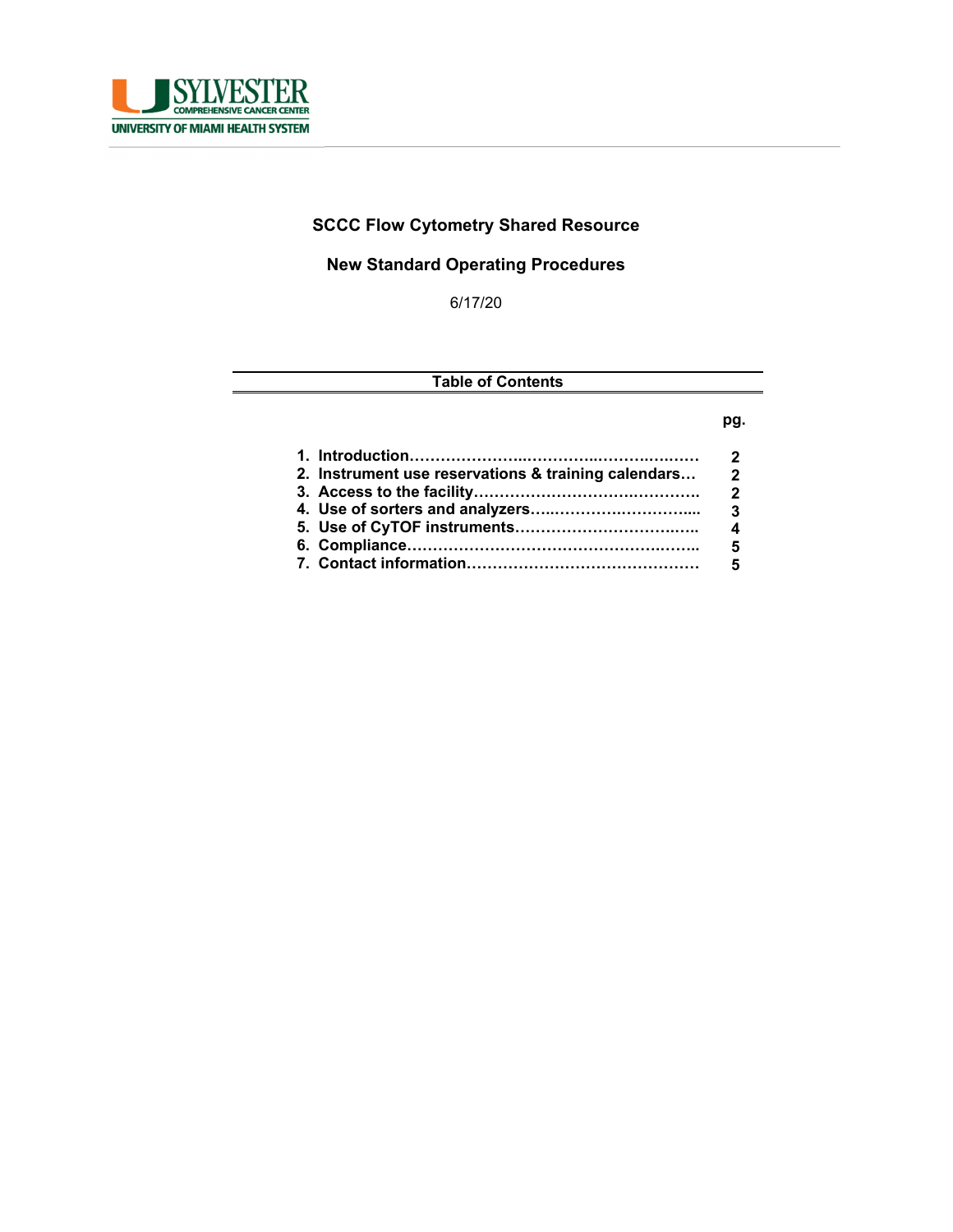### *1. Introduction*

This document provides a summary of new standard operating procedures (SOP's) that are required to be followed for use of the Sylvester Comprehensive Cancer Center (SCCC) Flow Cytometry Shared Resource (FCSR). These SOP's are aligned with university onsite research ramp up guidelines. Please note that due to physical distancing requirements and other safety measures, FCSR instruments and onsite services may not be available at full capacity. The university guidelines require all SR staff and users to adhere to new universal guidelines for all SR's (sent out separately) and to adhere to the following new FCSR specific onsite standard operating procedures.

#### *2. Instrument use reservations and training calendars*

- All of the FCSR's web based instrument calendars will remain off-line. Users are required to submit reservation requests in advance by emailing the facility staff. The Aria-II (BSL-1) sorter will be available only if the Aria-IIu (BSL-2) and Fusion (BSL-2) sorters are fully booked, and then only when appropriate physical distancing can be maintained between the Aria‐II sorter and the Canto‐II and Fortessa analyzers.
- Walk-up reservations for the cell analyzers will not be permitted for now, to facilitate compliance with new guidelines regarding room capacities and occupancy.
- Until further notice, the Flow Cytometry Training calendar will remain off‐line and all hands‐on onsite training will continue to be suspended. The FCSR will set up remote Zoom training sessions for the theory portion of the class workshop. The onsite practical portion will eventually be scheduled, with appropriate safety precautions in place. Users will continue to be informed about and encouraged to take advantage of the many available on‐line webinars for analysis software training (e.g., DiVa, FCS Express, FlowJo, Astrolabe, Cytobank).

### *3. Access to the facility*

- The door to the facility will remain locked at all times. Only users with pre-booked reservations may enter the facility, and they need to ring the doorbell to announce their presence and to be admitted by the facility's staff.
- Up to a maximum of four people (total number of staff and users) are allowed to be in the laboratory/instrument space of the facility at any one time, plus a maximum of two staff members in the office or conference space. Users are not allowed in the FCSR's staff office or conference room.
- It is the responsibility of users to bring all PPE required for their use of the facility. Users must wear appropriate PPE when entering the facility and also during their entire stay in the facility. This entails wearing a face mask when entering the facility and for the entire time while within the facility, having extra gloves, and possibly wearing a clean disposable gown/lab coat. Standard cloth lab coats are not permitted within the facility and disposable gowns/lab coats are highly recommended. Users without appropriate PPE will not be permitted access to the facility.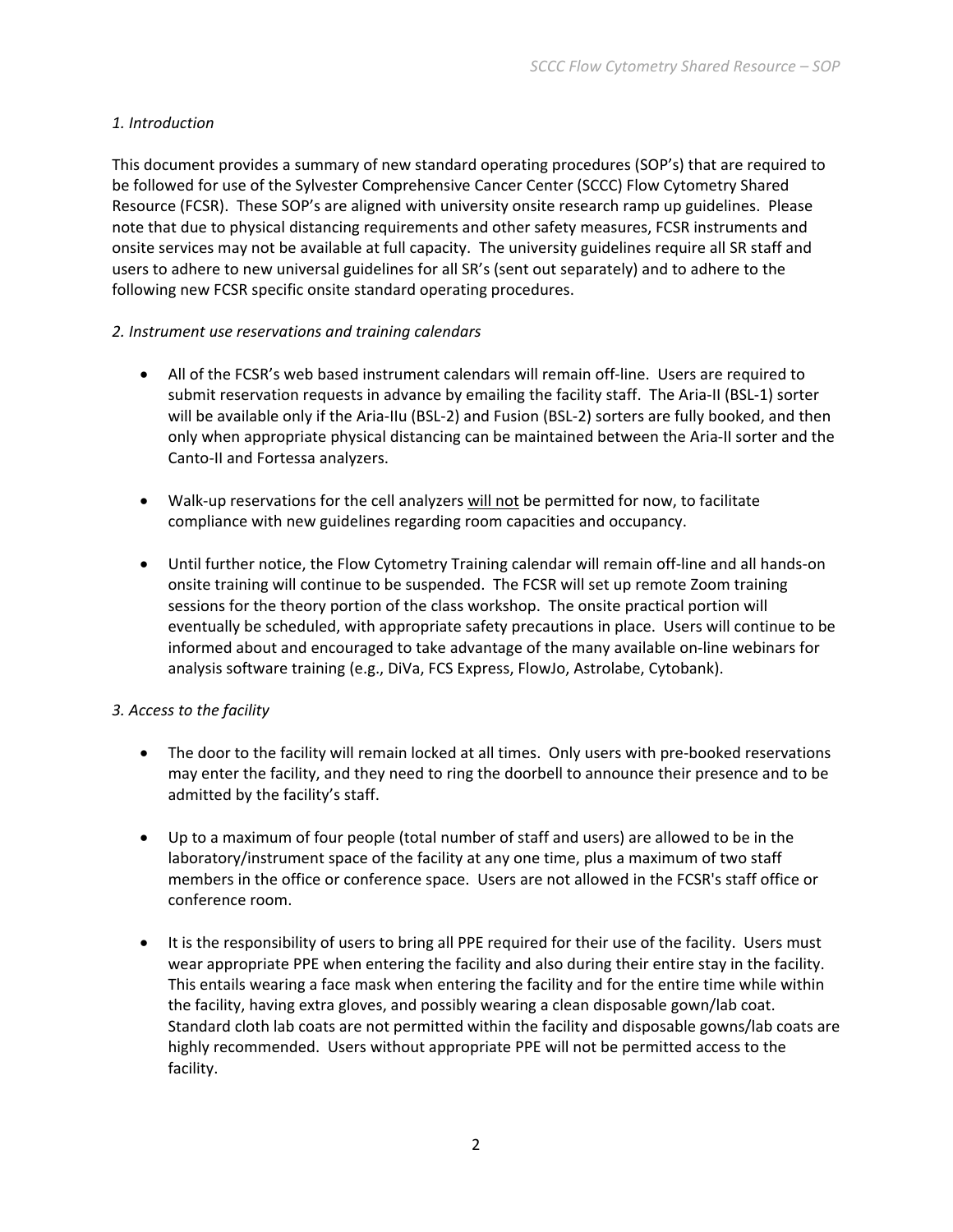- Upon entry to the facility, users must remove their gloves (if they are wearing any) and wash their hands. Users need to bring a set of new gloves with them, and to don these gloves before logging-in to the kiosk to start their pre-scheduled reservations. Clean gloves must be worn while using any of the instruments in the FCSR. Users are required to remove their gloves and to wash their hands before exiting the facility.
- The availability of the instruments in the FCSR will continue to be restricted to comply with guidelines for physical distancing. Infection prevention measures, including cleaning and disinfection standard operating procedures, will be posted by each instrument.
- Consultations on project and reagent panel design, data collection, and data analysis will be performed via e‐mail, phone call, texting, or Zoom.

#### *4. Use of instruments (sorters and analyzers)*

- Only instruments which have at least 6 feet of distance between their workstations will be available without scheduling restrictions (all iLab reservation calendars will remain off‐line). This mainly affects the Aria‐II (BSL‐1) sorter, because there is only 5 feet between it and the Canto‐II analyzer. Use of the Aria-II (BSL-1) will be restricted and will only be available when the Canto-II is not booked.
- Only one user will be allowed per instrument at any one time. Other user lab members and/or observers are generally not allowed at the same time at any instrument in use. However, if room occupancy and physical distancing allows, brief visits by others (e.g., to discuss progress) may be allowed by requesting permission from FCSR staff. Screen sharing software (e.g., Zoom) also may be used, for users to share their instruments' computer screens with colleagues.
- All human samples, except for cell lines established before January 2020 and designated as BSL‐1, must be fixed with 4% paraformaldehyde, 4% formaldehyde, or 10% formalin, prior to being run on any of the cell analyzers. Ethanol and methanol fixation do not render cells BSL‐1, so human samples fixed with these protocols must be analyzed one of the two BSL‐2 sorters. Users must clearly state in their instrument reservation, if live human samples are to be acquired or sorted on any of the BSL‐2 sorters, to allow the facility staff to take the appropriate precautions for handling.
- Users are required to perform basic cleaning procedures, in order to protect against potential instrument contamination. These procedures always must be completed upon completion of sample acquisition, at a minimum by running FACSClean, or 10% bleach, through the instrument for 2 minutes, followed by 3 minutes of DI water. It is highly recommended that users also complete this cleaning procedure prior to acquisition of their samples. The facility will provide the necessary cleaning solutions and users must ensure they have sufficient time to complete the appropriate instrument cleaning protocol, each time.
- For reservations requiring staff assistance (cell analyzers and cell sorters), users must provide written experimental details and/or gating schemes, in order for the FCSR staff to provide assistance safely. The written experimental details should include antibody markers and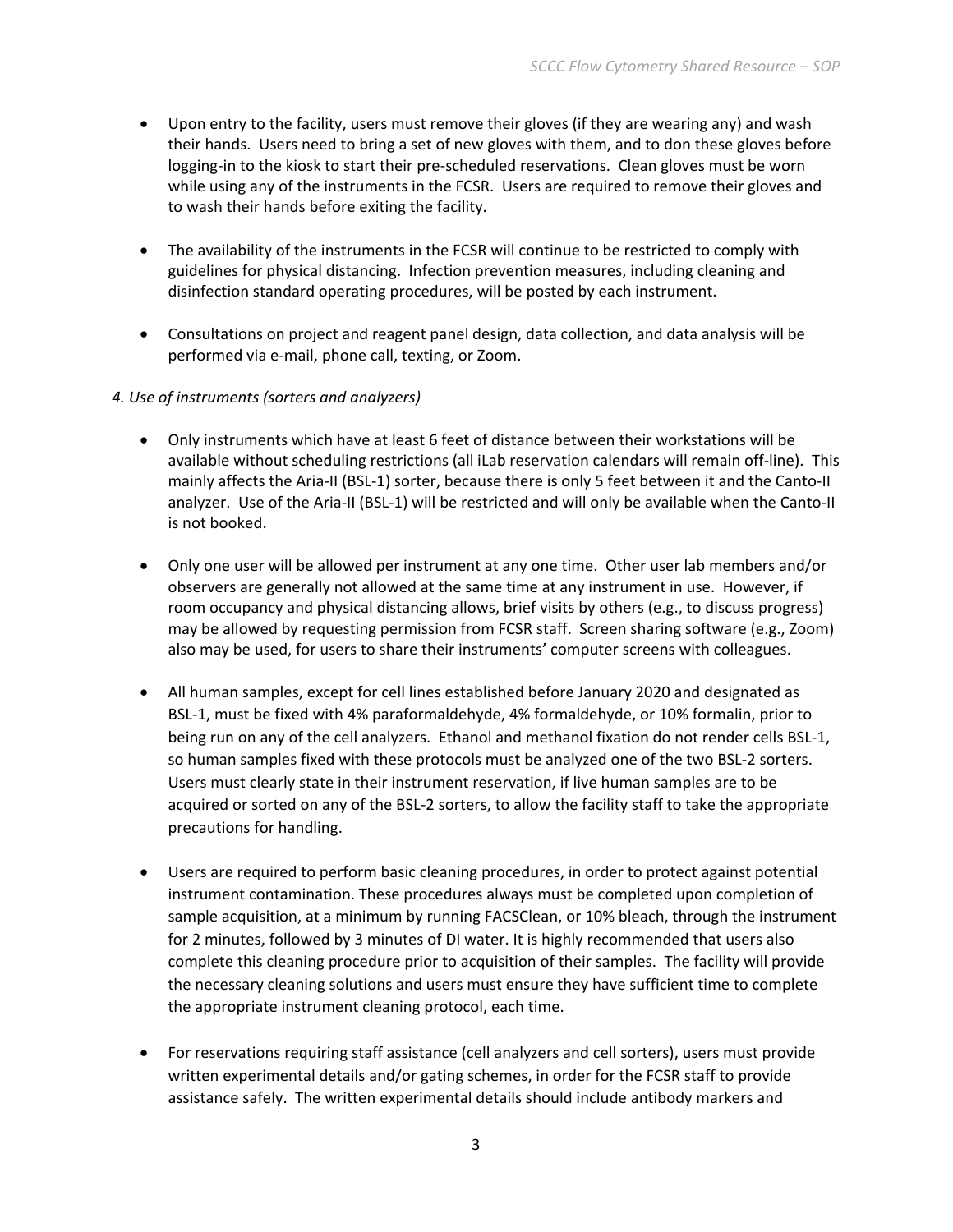fluorochromes, list of samples (including single color controls, positive and negative control, FMO's etc.), gating schemes and in case of cell sorting, desired populations to be sorted. Zoom (or other screen sharing software) may be employed to share the setting‐up screen for sorting, where the user would drop off their samples and their precise experimental set-up details. The facility staff would then contact the user, to confirm sorting gate(s), etc., using screen sharing. These experimental details should be submitted by the user in advance, to enable staff to set up the experimental template prior to the scheduled reservation. These new standard operating protocols will allow the facility staff to set up experiments in compliance with physical distancing and other safety guidelines.

- Users must clean and disinfect work areas, including desk and bench surfaces and computer workstation keyboard/mouse and instrument high‐touch areas, before and after use of each instrument. Spray bottles containing 70% EtOH and paper towels will be available at all stations for users to disinfect work areas.
- Users will not be allowed to remain in the facility while their samples are running on the sorters. However, if room occupancy and physical distancing allows, brief visits by users (e.g., to discuss progress) may be allowed by requesting permission from FCSR staff. Screen sharing software (e.g., Zoom) also may be used, for FCSR staff to share an instrument's computer screen with users for feedback and discussion.
- *5. Use of instruments (CyTOF ‐ Helios and Hyperion)*
	- To comply with physical distancing guidelines, users are not allowed to enter the CyTOF room. Only one staff member is allowed in the CyTOF room at any one time. Cell suspension samples for the Helios and solid tissue slides for the Hyperion may be left with a FCSR staff member, or in the CyTOF Lab, for processing, by arrangement. Users will be contacted when the data collection for their sample(s) is complete. Results will be accessible through Box or similar tools or on the facility's data server.
	- Experimental details for Helios cell suspensions must be provided in advance by users and should include a list of all metals/antibodies in the panel, the number of samples to be acquired, sample names, and the number of events to be collected.
	- Properly labelled final resuspension media, consisting of CAS and beads, as well as filter tubes, must be provided by users in sufficient volume and quantity to accommodate all submitted samples.
	- Experimental details for Hyperion tissue imaging must be provided in advance by users and should include a list of all metals/antibodies in the panel, the number of slides to be scanned, the type of tissue, and sample names. Clearly labeled slides (experimental and H&E, if available) should be provided for scanning, at least one day before the scheduled reservation. Zoom sessions will be scheduled to enable users to work remotely with facility's staff in real time, to determine placement and size of ROIs within each tissue section.